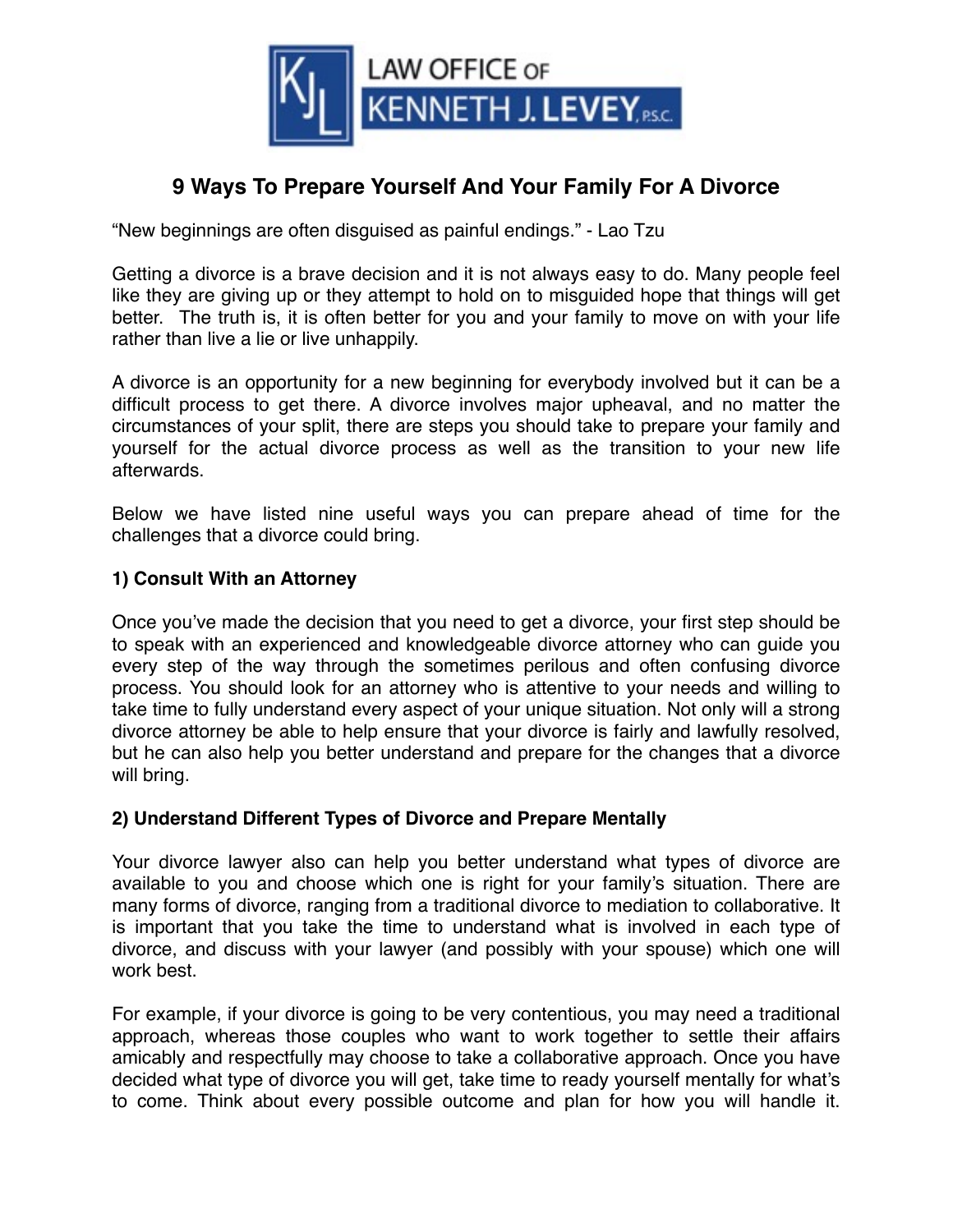Divorces are often very emotional and even traumatic so mental preparation ahead of time is essential for a healthy resolution.

# **3) Ready Your Kids**

Divorce is harder on children than anyone else, and it is incredibly important that you talk to them often about what is happening and how they feel. Answer their questions and assure them that both parents will continue to love them and protect them. Also take pains to assure them that they are not the cause of the divorce, and discuss how it is about change rather than anger or blame. You should also work with your partner to make sure the kids are not involved in any conflicts that may arise. Do your best not to fight in front of your children or to insult one another in their presence. The key is to prepare them for change, but work hard to minimize the amount of actual change that will occur in their lives as a result of your divorce.

# **4) Ready Your Personal Finances**

Once you have made the decision to get a divorce, you should immediately begin saving money. Following your divorce, you will likely have to adjust your lifestyle for only one income or a different amount of income than you were used to. It is important that you open new accounts in your name only in order to save money so that you do not lose it in the division of joint assets. You should also open credit cards in your own name to begin building or supplementing your personal credit, since your credit has been tied to another person throughout your marriage. Finances can be one of the most contentious aspects of a divorce and you will want to have enough cash to be prepared for any possible outcome of the divorce proceedings.

# **5) Open a Personal P.O. Box**

This step is simple, but can be very important. Particularly if your divorce is going to be ugly or antagonistic, you should have your own P.O. box that only you can access where you can receive confidential information from your lawyer or information about your new personal bank accounts, etc.

# **6) Learn Household Expenses**

If you are not used to managing the finances and expenses of your household, or perhaps you previously split those duties with your spouse, you will want to familiarize yourself with all of them so that you are prepared to manage them after the divorce. Understand how your mortgage works, how a budget works, how much you pay for your living expenses, when payments on various debts are due and how much you need to pay on them, etc. For many, divorce will bring a level of independence they are not used to having relied on a spouse for many years, and you need to be prepared to manage your finances and expenses alone.